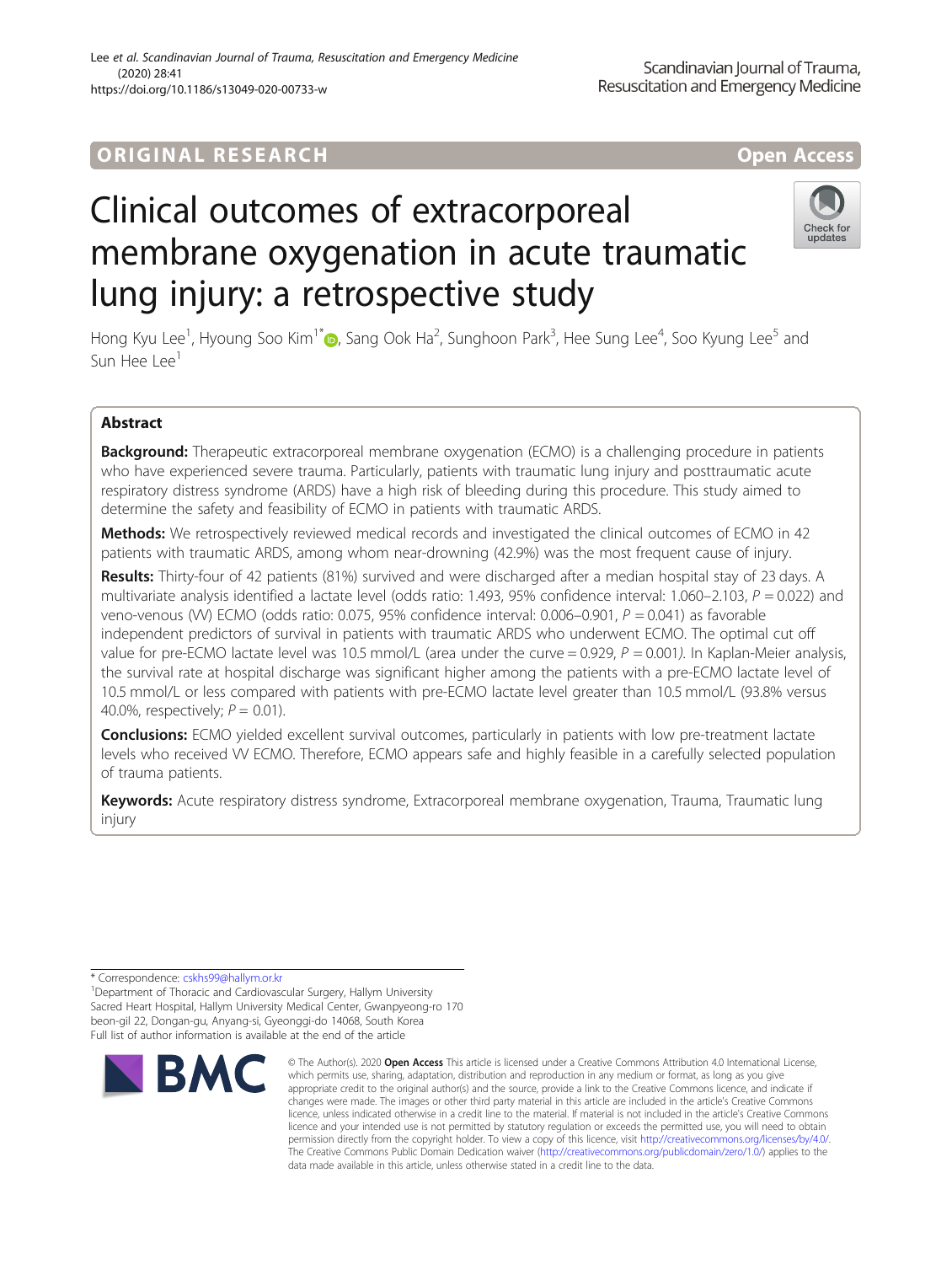## Lee et al. Scandinavian Journal of Trauma, Resuscitation and Emergency Medicine (2020) 28:41 Page 2 of 10

## Background

Pneumonia, sepsis and trauma are among the most common causes of acute lung injury or acute respiratory distress syndrome (ARDS) [[1\]](#page-9-0). Severe trauma is generally accompanied by various injuries, including traumatic lung injury, leading to posttraumatic ARDS in some patients [[2\]](#page-9-0). Major trauma-induced lung injury is associated with mortality rates as high as 50–80% due to direct consequences of the injury or secondary effects, such as hypoxemia and respiratory acidosis, including the injured brain [\[3](#page-9-0)]. Previous reports have described the efficacy of ECMO support in adult trauma patients with ARDS [[4\]](#page-9-0) and trauma patients with severe lung injury [[5\]](#page-9-0). Traditionally, trauma patients have a high risk of bleeding and thus have not been considered suitable candidates for ECMO due to the limited experience of the attending medical practitioners. Accordingly, the utility of ECMO in trauma patients remains unclear.

In this retrospective study, we aimed to evaluate our experiences with ECMO support in patients with lifethreatening acute traumatic lung injury and their clinical outcomes, and to identify the significant factors associated with survival outcomes.

## Methods

We retrospectively reviewed the data from 42 consecutive patients who received ECMO respiratory support for severe trauma-induced acute respiratory failure between January 2007 and December 2018. Since the hospital serves as a regional emergency medical center, all major trauma patients were admitted to the emergency department by Emergency Medical Service. Of the total 42, 10 received ECMO during intensive care in intensive care units (ICUs), while 32 received ECMO at emergency centers before ICU admission. The indications for veno-venous (VV) ECMO were partial arterial oxygen pressure to fractional inspired oxygen concentration (PaO2/FiO2) ratio < 100 with FiO2 of 1.0 and severe hypercapnia (pH < 7.25) with unstable hemodynamics, despite appropriate conventional ARDS treatment [\[6](#page-9-0)]. Venoarterial (VA) or venoarteriovenous (V-AV) ECMO was applied to patients whose ejection fractions on 2D echocardiograms were < 20% (Fig. 1). Indications for VA ECMO included coexistent shock (i.e., systolic blood pressure < 80 mmHg) with hypoxemia or hypercapnia despite fluid resuscitation and vasopressor support. Patients predicted to require high-dose vasopressors (i.e., norepinephrine > 0.5 μg/kg/min) during VV ECMO also received V-AV ECMO (Fig. 1). In V-AV ECMO, we inserted the additional arterial cannulae into the femoral artery and connected venous perfusion cannulae in right atrium using Y-connector. We controlled the degree of clamping of the femoral artery cannulae while monitoring the flowmeter for determining the amount of oxygenated perfusion flow and the systemic circulatory support. ECMO was contraindicated for patients with

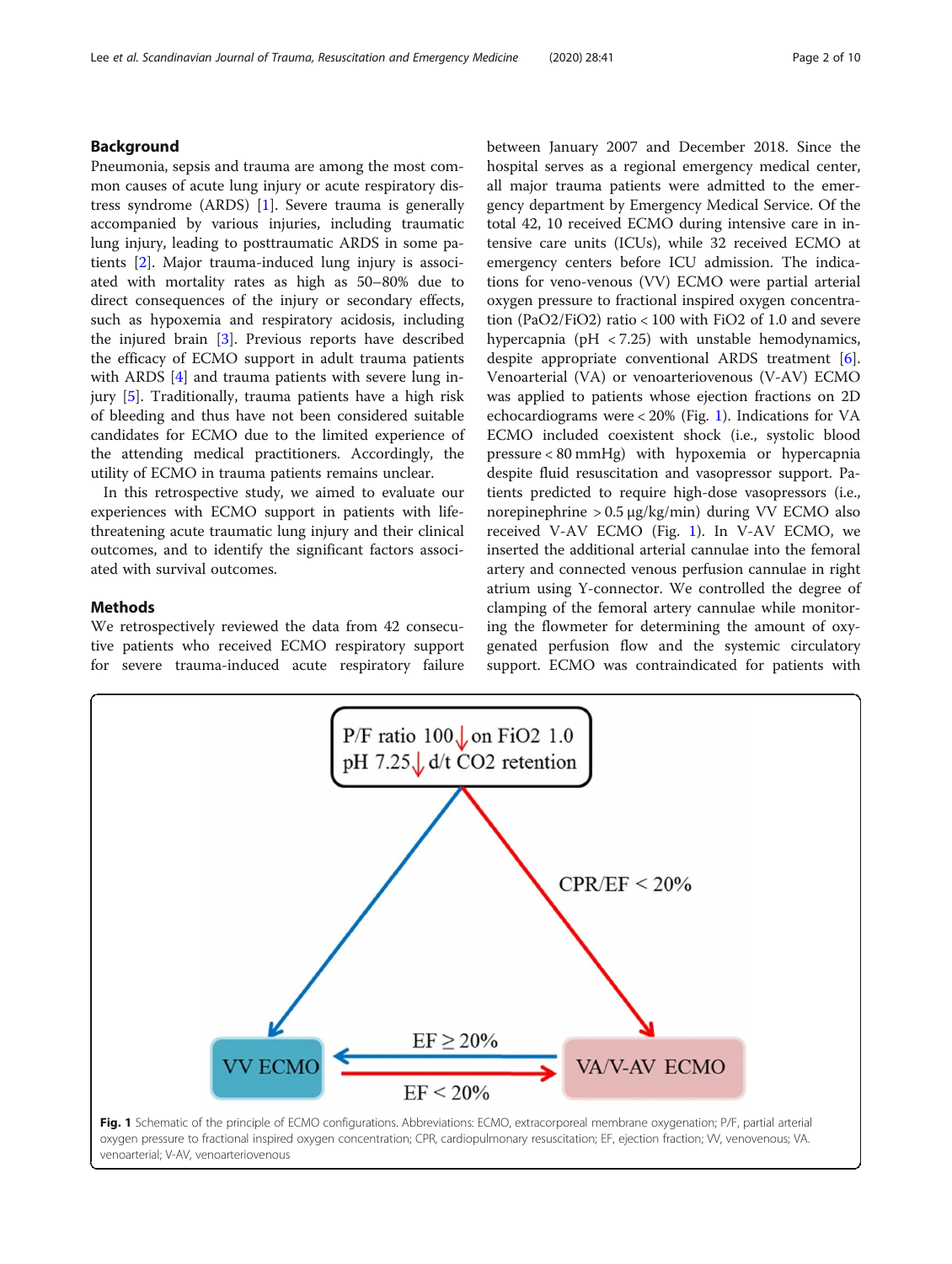uncontrolled traumatic bleeding, severe hypoxemic brain injury, untreatable cancer and severe disability. Study approval was received from Hallym University Sacred Heart Hospital Institutional Review Board (IRB No. 2019–05–029-001), which waived the requirement for informed consent due to the retrospective design of the study.

## ECMO technique and management

We used two types of centrifugal pumps for ECMO. Until May 2010, the Capiox Emergency Bypass System® (Terumo, Inc., Tokyo, Japan) was used at our institution. However, since June 2010, the Centrifugal Rotaflow Pump® (Maquet Inc., Hirrlingen, Germany) has been used for most patients [[6](#page-9-0)]. VV ECMO or VA ECMO were cannulated percutaneously using the Seldinger technique under fluoroscopic guidance in a cardiac catheterization laboratory or hybrid operating room in the emergency department. Arterial cannulae (17–21 Fr) and venous cannulae (17–28 Fr; DLP and Bio-Medicus, Medtronic, Minneapolis, MN, USA; RMI, Edward's Lifesciences LLC, Irvine, CA, USA) were used depending on the patient's size. The initial gas and blood flow rates were 4–6 and 3–5 L/min, respectively, to maintain an oxygen saturation (SaO2) > 90%. During ECMO support, heparin or nafamostat mesilate (SK Chemicals Life Science Biz., Seoul, Korea; licensed by Torii Pharmaceutical, Tokyo, Japan) was used for anticoagulation, with a target activated partial thromboplastin time (aPTT) of 60–80 s [\[7](#page-9-0)]. Anticoagulation was usually initiated after confirmed bleeding control was achieved for 48 h in patients with a high risk of bleeding or those who underwent surgery. The following mechanical ventilator settings were applied initially: tidal volume, 4–6 mL/kg; PEEP, 4–8 cm H2O; respiration rate, 10/min and FiO2, 0.21–0.6. Blood transfusions were administered as packed red blood cells (RBCs) with hemoglobin concentration  $< 8-10 \text{ g/dL}$ , fresh frozen plasma (FFP) with an international normalized ratio  $(INR) > 2.0$ , platelet concentrate with a count of  $< 50,000/\mu L$ , or cryoprecipitate with a fibrinogen concentration of < 150 mg/dl.

ECMO weaning was considered when hemodynamic stability and pulmonary improvement were evident, and implemented once cardiac pulsatility and contractility had improved (left ventricular ejection fraction ≥30– 40%). The pump flow and sweep gas were initially tapered to 2 and 0 L/min, respectively. For VA ECMO weaning, the pump flow was decreased by 1 L/min for 24 h. Decannulation was performed after the patient remained stable for 24 h. Weaning was considered successful when the patient remained stable for 48 h after ECMO removal.

## Data collection and statistical analysis

For each patient, we recorded demographics (age, sex, and body mass index), comorbidities, causes of injury, the Inotropic Score (IS), the Vasoactive-Inotropic Score (VIS), illness severity measure scores [Simplified Acute Physiology Score II (SAPSII) and Sequential Organ Failure Assessment (SOFA)] and laboratory data obtained immediately before initiating ECMO support. The IS have been used in clinical research as measures of illness severity in patients undergoing congenital heart surgery [[8\]](#page-9-0). Several studies showed that the VIS, which indicates the amount of cardiovascular support by various inotropes or vasopressors, was independently predictive of clinical outcomes in patients who underwent cardiac surgery and in sepsis patiets  $[9]$  $[9]$ . The SAPS II and SOFA are severity scores and mortality estimation tools that were developed for patients in medical or surgical ICUs [[10\]](#page-9-0). We also recorded the ECMO durations and weaning rates, transfusion and complication rates and all outcomes. All data obtained during ECMO support were compared between survivors and non-survivors. All results are presented as numbers with percentages for categorical variables, and as medians with interquartile ranges (IQRs) for continuous variables. The Mann– Whitney U test or repeated-measure analysis of variance (ANOVA) was used to compare continuous variables, whereas the chi-squared or Fisher's exact test was used to compare categorical variables.

Univariate and multivariate logistic regression analyses were performed to identify independent risk factors for hospital mortality among the pre-ECMO variables and treatment variables during ECMO. Covariates identified as significant ( $P < 0.05$ ) in the univariate analysis were included in the multivariate analysis. We further conducted a receiver operating characteristic curve analysis to identify the relevant cut-off values of independent pre-ECMO variables. Groups stratified using a pre-ECMO lactate concentration cut-off of 10.5 mmol/L were then subjected to a survival analysis based on the Kaplan–Meier method. IBM SPSS version 24.0 software for Windows (IBM Corp., Armonk, NY, USA) was used for all statistical analyses.

## **Results**

## Baseline characteristics

The baseline characteristics of the 42 patients who underwent ECMO following an acute traumatic lung injury are shown in Table [1](#page-3-0). Thirty-seven (88.1%) of these patients were male, and the median age was 41 years. Acute traumatic lung injury was most frequently attributed to near drowning ( $n = 18, 42.9\%)$ , traffic accidents  $(n = 9, 21.4\%)$ , crush injuries to the chest  $(n = 5, 11.9\%)$ , falls from significant heights ( $n = 4$ , 9.5%), pulmonary hemorrhage due to stabbing ( $n = 2$ , 4.8%) or gunshot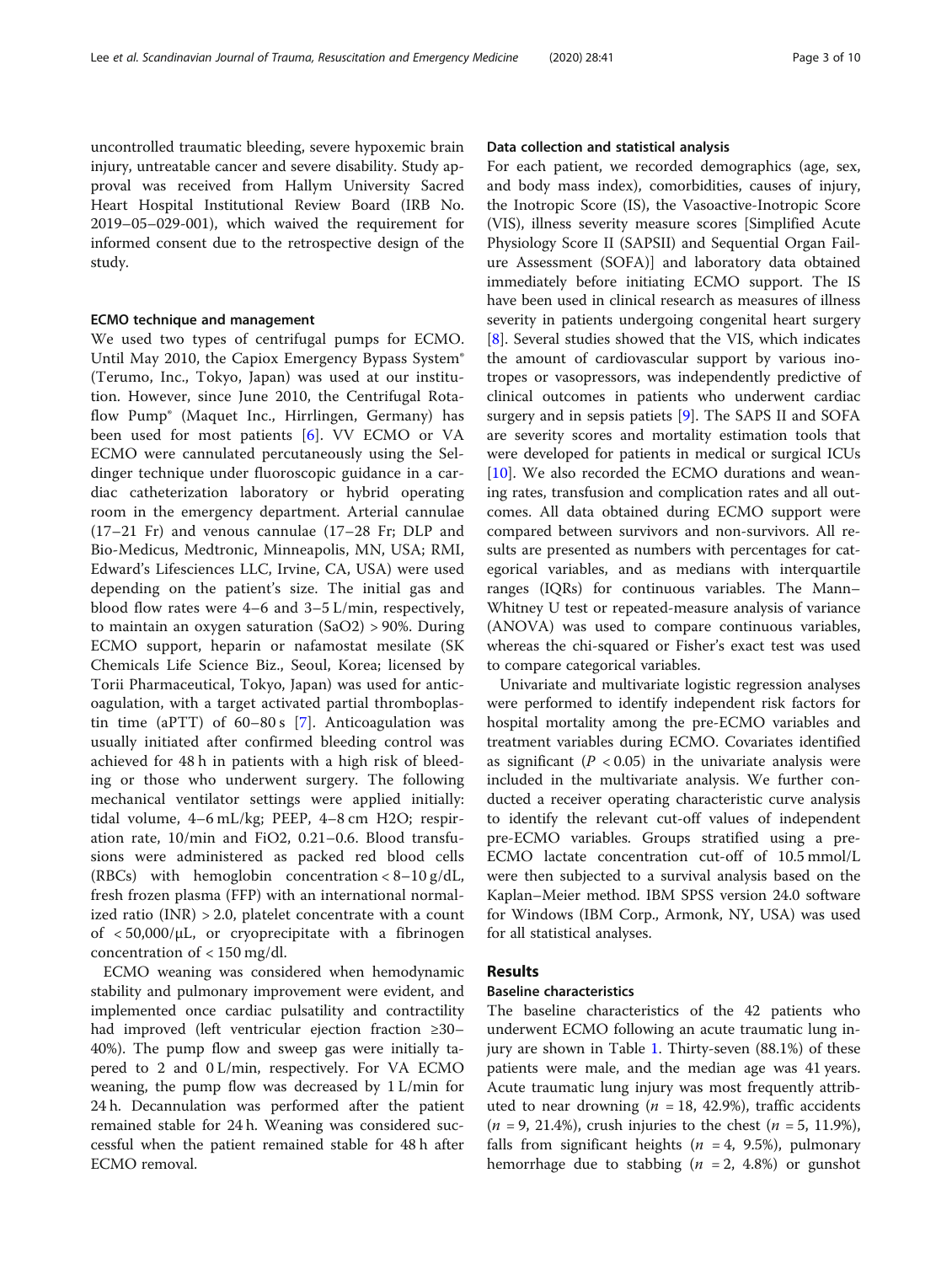| Pre-ECMO                               | Total              | Survivors         | Non-survivors                              | P        |
|----------------------------------------|--------------------|-------------------|--------------------------------------------|----------|
| Variables                              | $n = 42$ (%)       | $n = 34 (81%)$    | $n = 8(19%)$                               |          |
| Sex                                    |                    |                   |                                            | 0.564    |
| Male                                   | 37 (88.1)          | 29 (69)           | 8 (19)                                     |          |
| Female                                 | 5(11.9)            | 5(11.9)           | 0(0)                                       |          |
| Age (years), median (IQR)              | 41 (18.75 - 52.75) | 39 (18.75 - 48.0) | 49.5 (24.5-59.0)                           | 0.378    |
| BMI (kg/m <sup>2</sup> ), median (IQR) | 22.3 (20.7-24.0)   | $22.5(21.1-24.5)$ | $21.1(16.7 - 21.9)$                        | 0.277    |
| Comorbidity                            |                    |                   |                                            |          |
| <b>Diabetes</b>                        | 5(11.9)            | 5(11.9)           | 0(0)                                       | 0.327    |
| Hypertension                           | 6(14.3)            | 5(11.9)           | 1(2.4)                                     | 0.681    |
| Liver cirrhosis                        | 2(4.8)             | 0(0)              | 2(4.8)                                     | $0.033*$ |
| Asthma                                 | 1(2.4)             | 0(0)              | 1(2.4)                                     | 0.190    |
| CPR                                    | 21 (50)            | 16(38.1)          | 5(11.9)                                    | 0.348    |
| MV before ECMO, median days (IQR)      | $1(1-2.25)$        | $1(1-1.25)$       | $1(1-5.25)$                                | 0.270    |
| Door to ECMO, median hours (IQR)       | $3.5(2-81)$        | $3.5(2.2 - 81)$   | $\mathsf{e}% _{0}\left( \mathsf{e}\right)$ | 0.328    |
| ECMO within 24 h                       | 28 (67)            | 23 (58)           | 5(11.9)                                    | 0.543    |
| Surgical procedures                    | 17 (40.5)          | 13(31)            | 4(9.5)                                     | 0.411    |
| e Surgical procedures with ECMO        | 6(14.3)            | 6(14.3)           | 0(0)                                       |          |
| Thoracic/abdominal/neuro/skeletal      | 4/0/0/2            | 4/0/0/2           | 0/0/0/0                                    |          |
| ECMO after surgical procedures         | 11(26.2)           | 7(16.7)           | 4(9.5)                                     |          |
| Thoracic/abdominal/neuro/skeletal      | 3/4/1/3            | 3/1/1/2           | 0/3/0/1                                    |          |
| IS, mean (range)                       | 4.28 (0-44.44)     | $4.64(0 - 44.44)$ | $2.75(0-22.0)$                             | 0.680    |
| VIS, mean (range)                      | $61.09(0 - 446.0)$ | 35.68 (0-285.0)   | 169.09 (0-446.0)                           | $0.001*$ |
| SOFA score, mean (range)               | 11.50 (4.0-19.0)   | $11.23(4.0-16.0)$ | 12.62 (8.0-19.0)                           | 0.289    |
| SAPSII score, mean (range)             | 54.57 (26.0-86.0)  | 51.08 (26.0-84.0) | 69.37 (42.0-86.0)                          | $0.010*$ |
| Trauma types                           |                    |                   |                                            | 0.569    |
| Car accident                           | 9(21.4)            | 8(19)             | 1(2.4)                                     |          |
| Near drowning                          | 18 (42.9)          | 15(35.7)          | 3(7.1)                                     |          |
| Gunshot wound                          | 1(2.4)             | 1(2.4)            | 0(0)                                       |          |
| Intoxication                           | 2(4.8)             | 1(2.4)            | 1(2.4)                                     |          |
| Crushing injury                        | 5(11.9)            | 3(7.1)            | 2(4.8)                                     |          |
| Fall down                              | 4(9.5)             | 4(9.5)            | 0(0)                                       |          |
| Hanging                                | 1(2.4)             | 1(2.4)            | 0(0)                                       |          |
| Stabbed wound                          | 2(4.8)             | 1(2.4)            | 1(2.4)                                     |          |
| Associated injury                      |                    |                   |                                            | $0.042*$ |
| Thorax                                 | 20 (47.6)          | 17(40.5)          | 3(7.1)                                     |          |
| $T + head$                             | 5(11.9)            | 4(9.5)            | 1(2.4)                                     |          |
| T + abdomen                            | 1(2.4)             | 0(0)              | 1(2.4)                                     |          |
| $T + H + A +$ pelvis                   | 1(2.4)             | 1(2.4)            | 0(0)                                       |          |
| $T + H + A + P + MSI$                  | 2(4.8)             | 2(4.8)            | 0(0)                                       |          |
| $T + H + A + MSI$                      | 3(7.1)             | 3(7.1)            | 0(0)                                       |          |
| $T + H + MSI$                          | 1(2.4)             | 1(2.4)            | 0(0)                                       |          |
| $T + A + P + MSI$                      | 1(2.4)             | 1(2.4)            | 0(0)                                       |          |
| $T + A + P$                            | 1(2.4)             | 0(0)              | 1(2.4)                                     |          |
| $T + P + MSI$                          | 1(2.4)             | 0(0)              | 1(2.4)                                     |          |
|                                        |                    |                   |                                            |          |

<span id="page-3-0"></span>

|  |  | <b>Table 1</b> Comparison of baseline characteristics in survivors and non-survivors |
|--|--|--------------------------------------------------------------------------------------|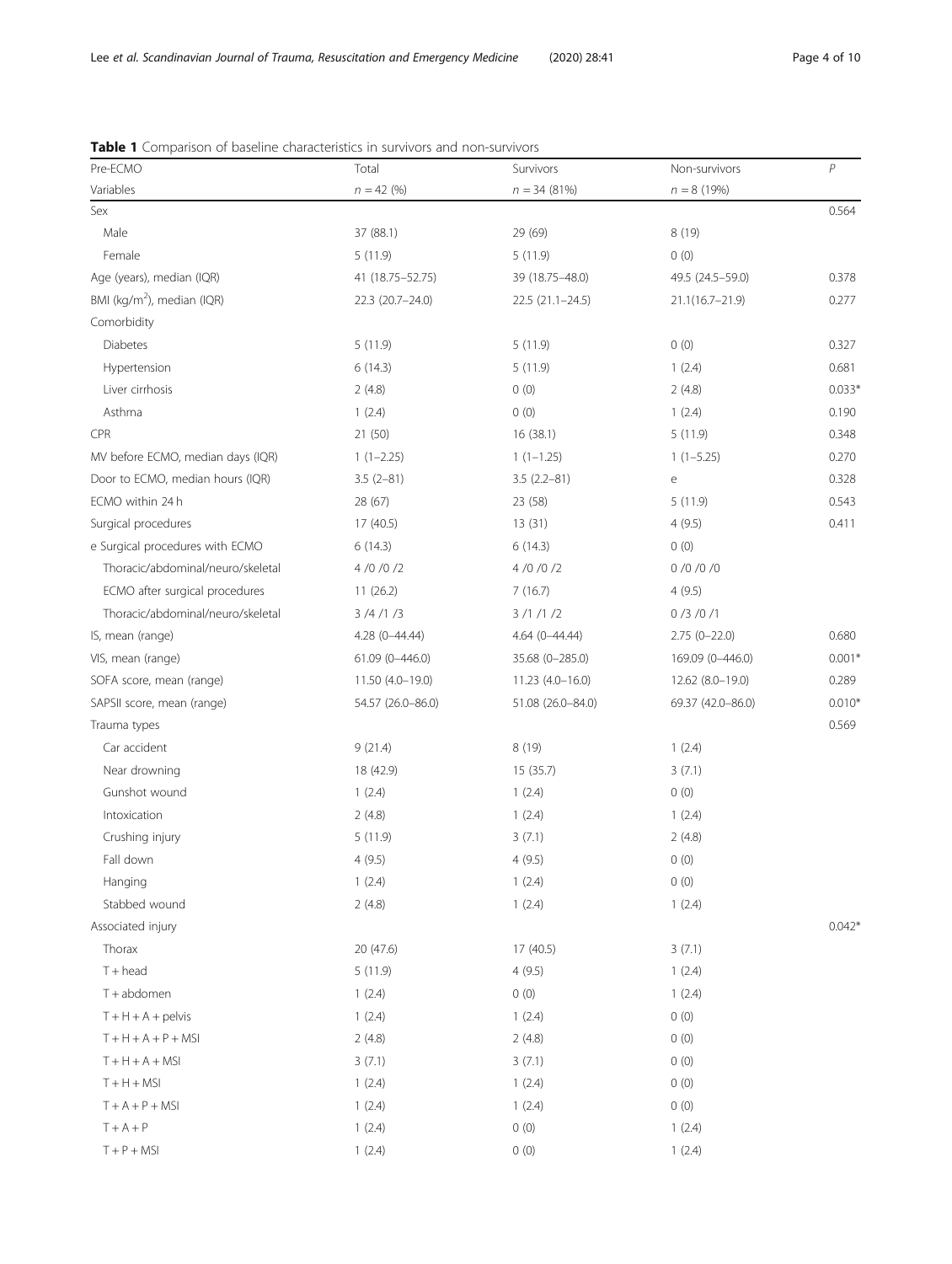| Pre-ECMO       | Total        | Survivors      | Non-survivors | D     |
|----------------|--------------|----------------|---------------|-------|
| Variables      | $n = 42 (%)$ | $n = 34(81\%)$ | $n = 8(19%)$  |       |
| $T + MSI$      | 5(11.9)      | 5(11.9)        | 0(0)          |       |
| A              | 1(2.4)       | 0(0)           | (2.4)         |       |
| ECMO equipment |              |                |               | 0.873 |
| EBS            | 6(14.3)      | 5(11.9)        | (2.4)         |       |
| PLS            | 36 (85.7)    | 29 (69)        | 7(16.7)       |       |
|                |              |                |               |       |

**Table 1** Comparison of baseline characteristics in survivors and non-survivors (Continued)

Abbreviations: A abdomen, BMI body mass index, CPR cardiopulmonary resuscitation, ECMO extracorporeal membrane oxygenation, H head, IQR interquartile range, IS inotropic score dopamine (mcg/kg/min) + dobutamine (mcg/kg/min) + 100 x epinephrine (mcg/kg/min) + 100, MSI musculoskeletal injury, MV mechanical ventilation, P pelvis, SAPSII Simplified Acute Physiology Score II, SOFA Sequential Organ Failure Assessment, T thorax, VIS Vasoactive-Inotropic Score IS + 100 x norepinephrine(mcg/kg/min) + 10 x milrinone (mcg/kg/min) + 10,000 x vasopressin (Units/kg/min)

\*Statistically significant,  $P < 0.05$ 

wounds to the chest  $(n = 1, 2.4\%)$ , intoxication-induced pneumonitis  $(n = 2, 4.8\%)$  and hanging  $(n = 1, 2.4\%).$ Most of the associated injuries occurred in the thorax. Seventeen (40.5%) patients required surgical treatment, of whom 7 (16.6%), 5 (11.9%), 4 (9.5%) and 1 (2.4%) underwent thoracic, skeletal, abdominal, or neurosurgery, respectively. Before ECMO, the mean IS, VIS, SOFA score and SAPSII were 4.28, 61.09, 11.50 and 54.57, respectively. The pre-ECMO median pH, PaO2, PCO2 and PaO2/FiO2 were 7.19, 60.5 mmHg, 47.0 mmHg and 61.5, respectively (Table 2).

Patients received the following types of ECMO: VV ECMO, 29 (69%); VA, 7 (16.7%), among whom 1 (2.4%) subsequently received VV; VV followed by VAV, 2 (4.8%); VAV followed by VV, 1 (2.4%) and VAV, 3 (7.1%). The median time of door to ECMO was all 3.5 h for total, survivors, and non-survivors group ( $p = 0.328$ ). The number of patients who received ECMO within 24

h was 28, 23, and 5 for total, survivors, and nonsurvivors group ( $p = 0.543$ ). The median ICU stay was 16 days. Thirty-four of 42 patients (81%) survived and were discharged after a median hospital stay of 23 days (Table [3\)](#page-5-0). Patients receiving VV ECMO had better survival rates than those receiving other types of ECMO.

## Comparisons between survivors and non-survivors

Next, we compared the characteristics of survivors and non-survivors to identify risk factors for mortality. Notably, survivors had a lower VIS and SAPSII (Table [1](#page-3-0)) and higher platelet count and arterial blood pH, while non-survivors had higher prolonged aPTT, INR and lactate concentration values (Table 2). Survivors also required significantly fewer transfusions (Table [3](#page-5-0)). The following complications occurred during ECMO: acute renal failure (creatinine  $> 2$  mg/dL) in 11 (26.2%) patients, bed sores in 2 (4.8%), cholecystitis in 2 (4.8%),

Table 2 Comparisons of laboratory findings between survivors and non-survivors

| Pre-ECMO                           | Total               | Survivors           | Non-survivors       | P        |
|------------------------------------|---------------------|---------------------|---------------------|----------|
| Variables, median                  | $n = 42$ (IQR)      | $n = 34$ (IQR)      | $n = 8$ (IQR)       |          |
| Hemoglobin (g/dL)                  | 12.8 (10.6-15.3)    | 13.2 (10.8-15.6)    | $11.5(8.0-12.6)$    | 0.098    |
| Platelet count (cells/µL)          | 199.5 (100.5-276.2) | 237 (132.0-287.2)   | 79 (43.5 - 167.5)   | $0.003*$ |
| Activated PTT (s)                  | 43.3 (31.5–64.1)    | 39.8 (30.8-50.0)    | 91.7 (62.6-107.4)   | $0.003*$ |
| <b>INR</b>                         | $1.2(1.1-1.4)$      | $1.1(1.0-1.3)$      | $1.7(1.7-2.5)$      | $0.002*$ |
| ABGA                               |                     |                     |                     |          |
| pH                                 | 7.19 (7.01–7.31)    | $7.24(7.0 - 7.3)$   | $6.95(6.83 - 7.06)$ | $0.002*$ |
| PaO <sub>2</sub> mmHq              | $60.5(51.1 - 77.2)$ | $60.5(51.1 - 74.4)$ | 58.7 (39.5-88.1)    | 0.144    |
| PaCO <sub>2</sub> mmHq             | 47.0 (38.9-62.4)    | 46.1 (38.5 - 59.0)  | 60 (50.3-109.7)     | 0.409    |
| PaO <sub>2</sub> /FiO <sub>2</sub> | $61.5(49.7 - 81.7)$ | $63(51.1 - 80.7)$   | 55.9 (35.0-83.8)    | 0.686    |
| BUN (mg/dL)                        | $15.7(12.0 - 21.1)$ | 15.7 (11.0–19.9)    | $16.8(13.7-23.3)$   | 0.519    |
| Creatinine (mg/dL)                 | $1.1(0.8-1.3)$      | $1.0(0.8-1.3)$      | $1.3(0.8-1.9)$      | 0.125    |
| Bilirubin (mg/dL)                  | $0.8(0.4-1.6)$      | $0.8(0.4-1.6)$      | $0.6(0.2-1.8)$      | 0.647    |
| Lactate (mmol/L)                   | $6.7(2.6 - 11.5)$   | $5.7(2.4-9.2)$      | 15.0 (12.5-18.4)    | $0.001*$ |

Abbreviations: ABGA arterial blood gas analysis, BUN blood urea nitrogen, ECMO extracorporeal membrane oxygenation, INR international normalized ratio, IQR interquartile range, PaCO2 partial arterial carbon dioxide pressure, PaO2 partial arterial oxygen saturation, PTT partial thromboplastin time \*Statistically significant,  $P < 0.05$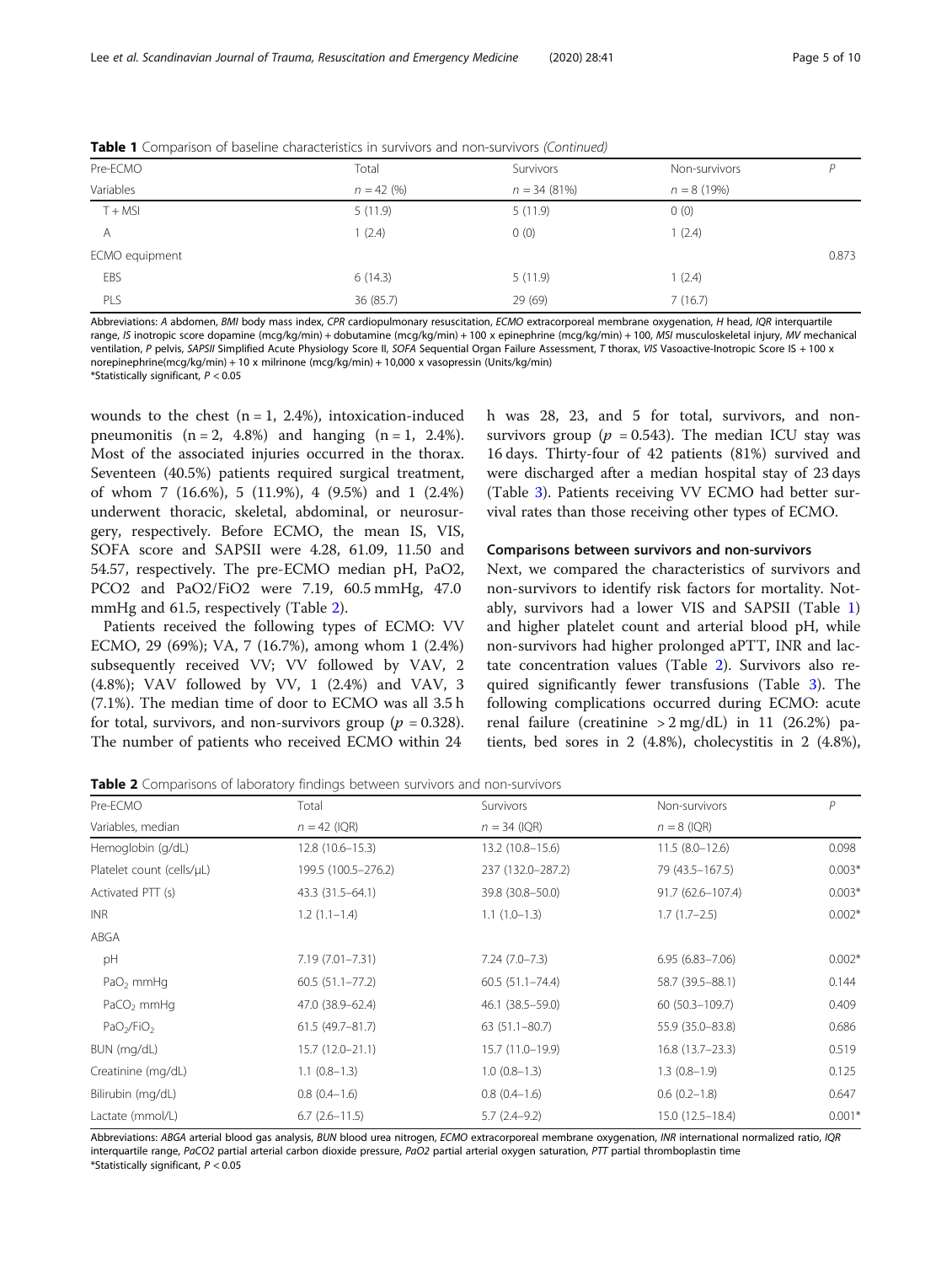|                                                      | Total             | Survivors         | Non-survivors     | $\mathsf{P}$ |
|------------------------------------------------------|-------------------|-------------------|-------------------|--------------|
|                                                      | $n = 42$ (%)      | $n = 34(81%)$     | $n = 8(19%)$      |              |
| ECMO types                                           |                   |                   |                   | $0.001*$     |
| W                                                    | 29 (69)           | 28 (66.7)         | 1(2.4)            |              |
| Other types                                          | 13(31)            | 6(14.3)           | 7(16.7)           |              |
| Anticoagulation                                      |                   |                   |                   | 0.655        |
| Heparin                                              | 11(26.2)          | 9(21.4)           | 2(4.8)            |              |
| Nafamostat mesilate                                  | 31 (73.8)         | 25(59.5)          | 6(14.3)           |              |
| ECMO time (hours), median (IQR)                      | 155 (90.5-232.5)  | 160 (114.0-240.7) | 24 (4.0-132.0)    | $0.021*$     |
| CRRT                                                 | 24(57.1)          | 19 (45.2)         | 5(11.9)           | 0.527        |
| Transfusion (U/day) during ECMO period, median (IQR) |                   |                   |                   |              |
| Packed RBC                                           | $1(0.5-2.6)$      | $0.7(0.4-1.7)$    | $5.7(1.6 - 59.2)$ | $0.001*$     |
| Fresh frozen plasma                                  | $0.2$ (0-1.3)     | $0.2(0-0.7)$      | $4.7(0.9 - 29.3)$ | $0.001*$     |
| Platelet concentrate                                 | $0.1$ (0-2.3)     | $0(0-1.4)$        | $7(0-11.5)$       | $0.001*$     |
| Cryoprecipitate                                      | $0.0(0-0)$        | $0.0(0-0)$        | $0(0-2.9)$        | 0.09         |
| ICU stay (days), median (IQR)                        | $16(7.7-24.2)$    | $17.5(9.7-25.7)$  | $3(1.0 - 8.5)$    | $0.014*$     |
| Hospital stay (days), median (IQR)                   | $23(13.2 - 51.2)$ | 28 (18 - 58.5)    | $3(1.0 - 8.5)$    | $0.006*$     |

<span id="page-5-0"></span>Table 3 Comparison of treatments and outcomes between survivors and non-survivors

Abbreviations: CRRT continuous renal replacement therapy, ECMO extracorporeal membrane oxygenation, ICU intensive care unit, IQR interquartile range, RBC red blood cells, VV veno-venous

\*Statistically significant,  $P < 0.05$ 

multi-organ failure in 2 (4.8%), central nervous system injury (hemorrhage) in 1 (2.4%), ulcer bleeding in 1 (2.4%), and leg ischemia in 1 (2.4%) patient (Table 4).

The investigated pre-ECMO variables were defined by considering the overlapping meaning between the variables. Ultimately, we included six variables identified as significant in the univariate analysis—SAPSII, aPTT, INR, pH, platelet count and lactate level—in a subsequent multivariate analysis (Table [5\)](#page-6-0). We identified the lactate level as an independent predictor of survival [odds ratio (OR), 1.493; 95% confidence interval (CI), 1.060–2.103,  $P = 0.022$ , with an area under the receiver operating characteristic curve of 0.929 (95% CI, 0.840– 1.000,  $P = 0.001$ ; Fig. [2\)](#page-6-0) and estimated cut-off value of 10.5 mmol/L (sensitivity: 0.857, specificity: 0.867). This cut-off yielded a significant difference in survival in a

Kaplan–Meier analysis ( $P = 0.01$ , Fig. [3\)](#page-7-0). Finally, univariate and multivariate analyses of four treatment variables revealed a favorable association of VV ECMO (OR: 0.075, 95% CI: 0.006-0.901,  $P = 0.041$ ) with survival (Table [6\)](#page-7-0).

## Discussion

Trauma patients with severe injuries are at risk of ARDS via direct and indirect causes, including lung contusions, aspiration pneumonia, massive blood transfusion and fat embolism syndrome [\[11](#page-9-0)]. ARDS remains a common post-traumatic complication and is diagnosed in 6.5% of patients requiring mechanical ventilation for  $>$  48 h [\[12](#page-9-0)]. If optimal ventilator strategies and adjunctive measures fail to yield improvement, ECMO might be considered to provide temporary respiratory or cardiac support in

**Table 4** Comparison of complications during ECMO between survivors and non-survivors

|                              | Total        | Survivors     | Non-survivors | P        |
|------------------------------|--------------|---------------|---------------|----------|
|                              | $n = 42$ (%) | $n = 34(81%)$ | $n = 8(19%)$  |          |
| Leg ischemia                 | 1(2.4)       | 0(0)          | 1(2.4)        | 0.190    |
| Bed sore                     | 2(4.8)       | 2(4.8)        | 0(0)          | 0.652    |
| ARF (creatinine $> 2$ mg/dL) | 11(26.2)     | 5(11.9)       | 6(14.3)       | $0.002*$ |
| Cholecystitis                | 2(4.8)       | 2(4.8)        | 0(0)          | 0.652    |
| Ulcer bleeding               | 1(2.4)       | 1(2.4)        | 0(0)          | 0.810    |
| CNS injury                   | 1(2.4)       | 0(0)          | 1(2.4)        | 0.190    |
| Multiorgan failure           | 2(4.8)       | 1(2.4)        | 1(2.4)        | 0.348    |
|                              |              |               |               |          |

Abbreviations: ARF acute renal failure, CNS central nervous system, ECMO extracorporeal membrane oxygenation

\*Statistically significant,  $P < 0.05$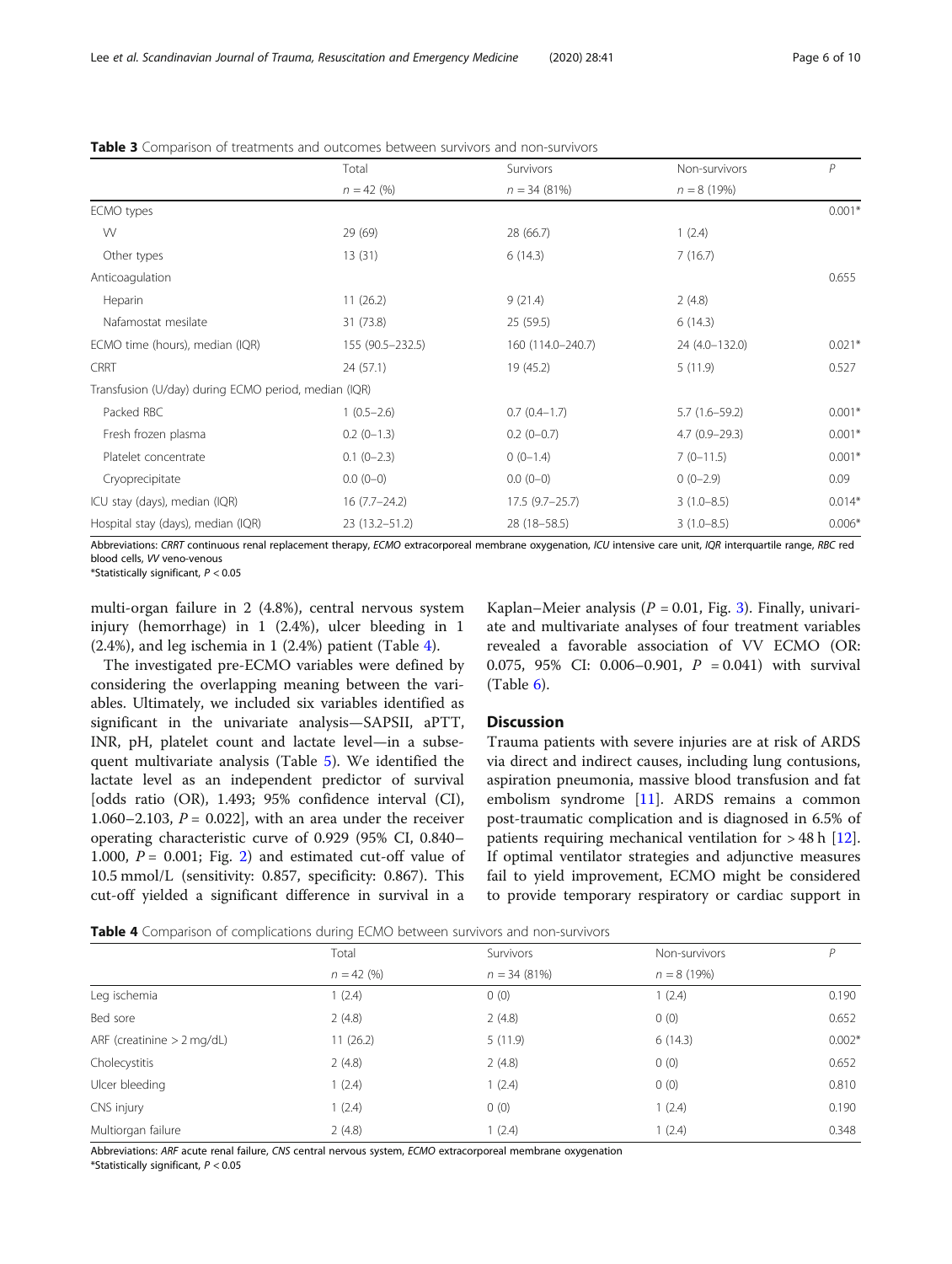|                       | Univariate |                 | P     | Multivariate |                          |          |
|-----------------------|------------|-----------------|-------|--------------|--------------------------|----------|
|                       | Odds ratio | 95% CI          |       | Odds ratio   | 95% CI                   |          |
| SAPSII score          | 1.068      | 1.010-1.129     | 0.022 | -            | $\overline{\phantom{0}}$ |          |
| aPTT                  | 1.031      | 1.006-1.057     | 0.014 | -            | -                        |          |
| <b>INR</b>            | 4.610      | 1.378-15.417    | 0.013 |              |                          |          |
| pH in ABGA            | 0.001      | $0.000 - 0.163$ | 0.009 | -            |                          |          |
| Platelet count        | 0.984      | 0.972-0.997     | 0.013 | 0.978        | $0.956 - 1.001$          | 0.063    |
| Lactate concentration | 1.536      | 1.131-2.087     | 0.006 | 1.493        | 1.060-2.103              | $0.022*$ |

<span id="page-6-0"></span>Table 5 Associations of pre-ECMO variables with survival in univariate and multivariate analyses

Abbreviations: ABGA arterial blood gas analysis, CI confidence interval, ECMO extracorporeal membrane oxygenation, INR international normalized ratio, PTT partial thromboplastin time, SAPSII Simplified Acute Physiology Score II, VIS vasoactive inotropic score

\*Statistically significant,  $P < 0.05$ 

patients with cardiopulmonary failure and to allow the lungs to rest through manipulation the ventilator settings and the concentration of inspired oxygen while maintaining appropriate oxygenation, carbon dioxide removal, and tissue perfusion [[13\]](#page-9-0). However, this potentially life-saving intervention is not without complications. Bleeding and thrombotic complications are the major causes of ECMO-associated morbidity and mortality [[14](#page-9-0)]. The use of anticoagulant therapy is recommended to prevent thrombosis during ECMO support, however, the risk of thromboembolic complications must be balanced with the risk of bleeding. Accordingly, the use of ECMO in trauma patients is limited by the high risk of hemorrhage during and after cannulation, particularly in the presence of severe coagulopathy, contraindications to anticoagulant treatment and the risk of intracranial hemorrhage following traumatic brain injury. However, technological advances have significantly improved the characterizations of bleeding profiles. Arlt et al. [\[15](#page-9-0)] reported that the delayed use of heparin in 10



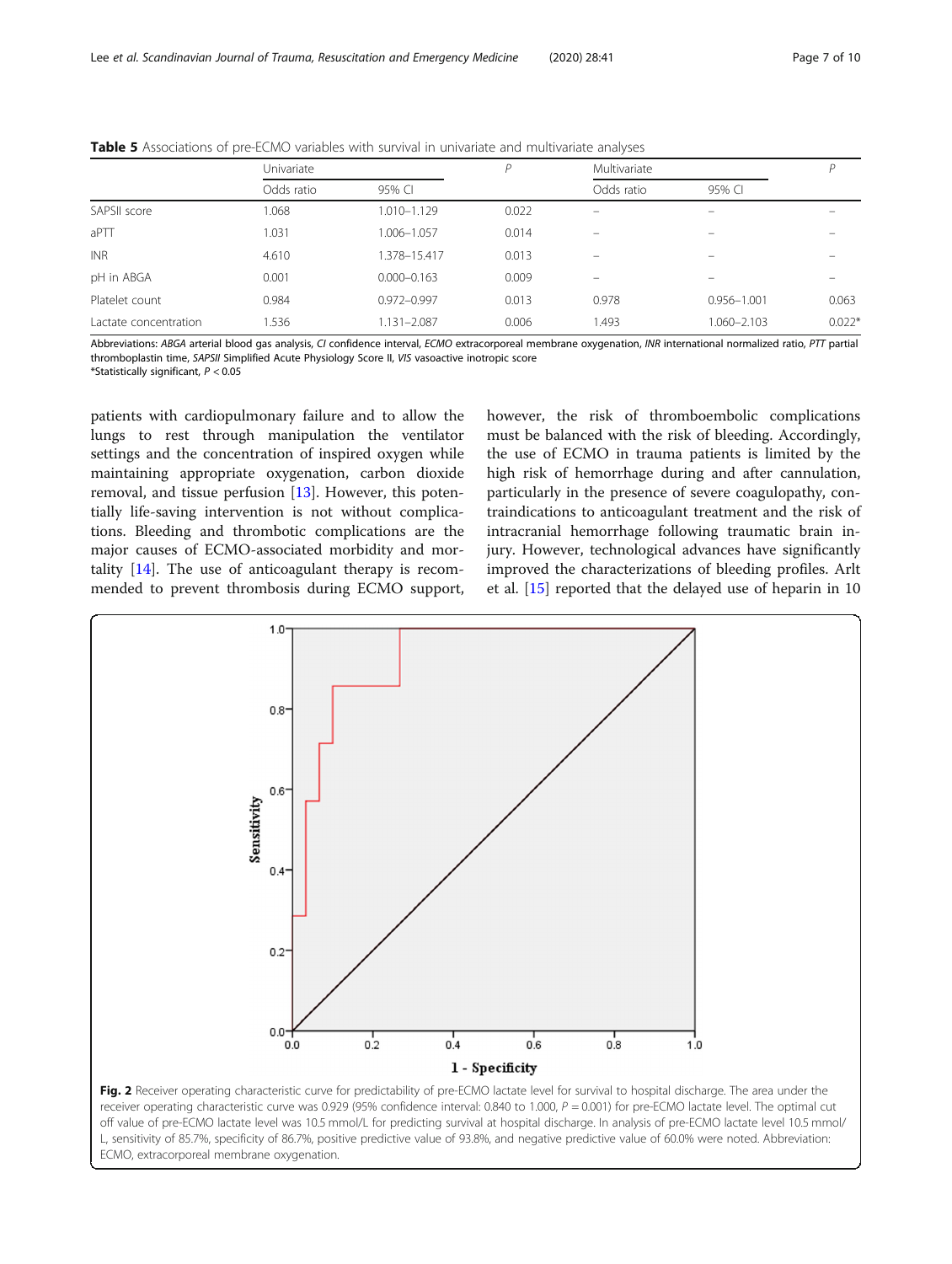<span id="page-7-0"></span>

trauma patients did not lead to any adverse thrombotic events. Moreover, a case series described 3 cases involving delayed heparin administration due to traumatic hemorrhage and/or brain injury  $[16]$  $[16]$  $[16]$ , with times to heparinization after cannulation ranging from 24 h to 5 days. All the patients survived to discharge, and only 1 experienced a thrombotic complication (IVC clots) that was resolved by heparinization after decannulation.

We administered nafamostat mesilate during ECMO support to patients with acute renal failure or at a high risk of bleeding. This synthetic serine protease inhibitor has a very short half-life and inhibits coagulation by inactivating thrombin, the activated coagulation factors XIIa and Xa, complement factors C1r and C1s, plasmin, trypsin and kallikrein 10, 11, 12, 13 and 14. We

previously used nafamostat instead of heparin to reduce bleeding complications in patients receiving ECMO, with acceptable results [[7\]](#page-9-0).

Regarding survival, Cordell-Smith et al. [\[13](#page-9-0)] reported that 20 of 28 patients (71%) who received ECMO for severe trauma-related respiratory failure survived, with pre-ECMO ventilation times of 61 and 87 h for survivors and non-survivors, respectively. Ried et al. [\[17](#page-9-0)] evaluated 26 patients who received VV ECMO for severe traumarelated respiratory failure after mean 2.6 days of pre-ECMO ventilation and reported an 81% survival rate. Another study reported an overall survival rate of 56% among 176 patients supported with VV ECMO, and the best survival rate among trauma patients with a pre-ECMO ventilation interval of 4 days (71%, 10/14

**Table 6** Associations of treatment variables with survival in univariate and multivariate analyses

|                        | Univariate |                 |       | Multivariate |                 | PP       |
|------------------------|------------|-----------------|-------|--------------|-----------------|----------|
|                        | Odds ratio | 95% CI          |       | Odds ratio   | 95% CI          |          |
| Packed RBC             | .993       | 1.113-3.568     | 0.020 |              |                 |          |
| Platelet concentration | .388       | 1.090-1.768     | 0.008 | -            | $\equiv$        |          |
| Fresh frozen plasma    | 1.983      | 1.076-3.378     | 0.028 | 1.811        | 0.866-3.788     | 0.114    |
| ECMO types             | 0.031      | $0.003 - 0.297$ | 0.003 | 0.075        | $0.006 - 0.901$ | $0.041*$ |
|                        |            |                 |       |              |                 |          |

Abbreviations: CI confidence interval, ECMO extracorporeal membrane oxygenation, RBC red blood cells \*Statistically significant,  $P < 0.05$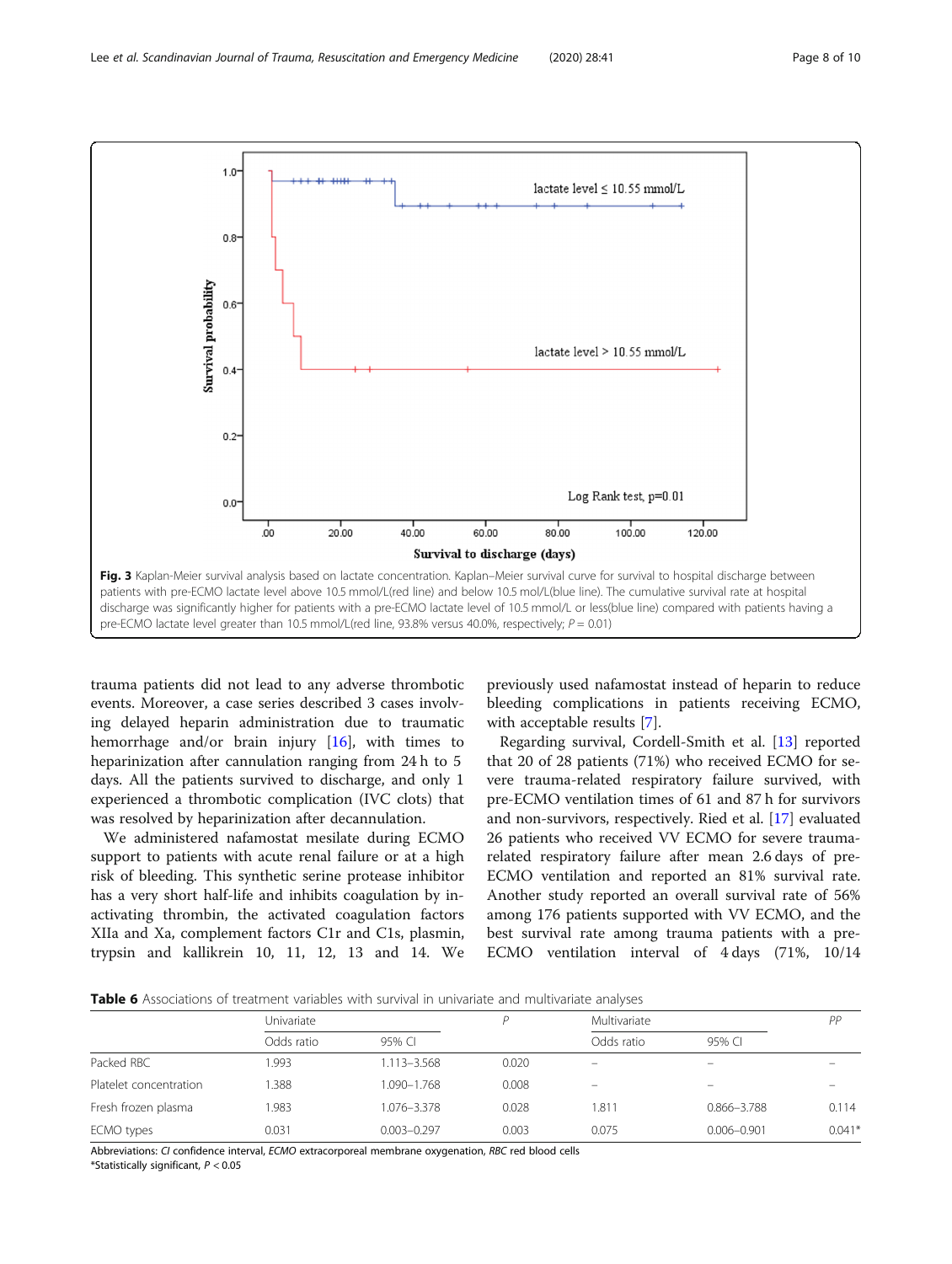patients) [\[18](#page-9-0)]. Similarly, we calculated an overall survival rate of 81%  $(n = 34)$  in our cohort of 42 patients, 29 (69%) of whom were supported with VV ECMO. Both survivors and non-survivors received pre-ECMO ventilation for 1 day. We observed associations of the pre-ECMO VIS and SAPSII with mortality during ECMO support, consistent with our previous observation of the former as an important predictor of mortality in patients receiving ECMO support in emergency departments [\[6](#page-9-0)]. Therefore, we suggest that a preexisting severity scoring system may be useful for predicting mortality in trauma patients. However, the SOFA score had limited utility in our study population.

Regarding survival predictors, Enger and colleagues [[19\]](#page-9-0) developed a new lactate-based risk score for pre-ECMO mortality and reported significantly higher values in non-survivors than in survivors. In our multivariate analysis, we similarly identified lactate level as a significant predictor of survival, using a cut-off value of 10.5 mmol/L.

Generally, VV ECMO assists the lungs, VA ECMO assists the heart, and VAV ECMO simultaneously assists the lungs and heart. In the patients with acute respiratory failure due to traumatic lung injury or posttraumatic ARDS, the VV ECMO application is the most common due to hypoxia and accounted for 69% ( $n = 29$ ) in this present study. In other cases, VA ECMO  $(n = 7, 16.7%)$  was applied when the circulatory failure was main problem than hypoxia, and VAV ECMO  $(n = 6, 14.3%)$  was applied when both the lungs and the heart was main problem and needed assistance at the same time. It is commonly known that the mortality increases when two organs are involved rather than one. Furthermore, the 2020 Extracorporeal Life Support Organization Registry reported that the rate of survival to discharge in the patients with pulmonary support was higher than those with cardiac support or extracorporeal cardiopulmonary resuscitation (60% versus 43 and 29%). Similarly, VV ECMO was also associated with better survival outcomes than other types of ECMO support in the present study. We attribute the reasons of these results to be high severity of injuries and hazard statuses of patients receiving other types of ECMO, who usually require cardiac and pulmonary support. Guirand et al. [[20](#page-9-0)] reported an independent association between VV ECMO support and survival in adult trauma patients, regardless of the transfusion requirement or complications due to the frequency of bleeding. Similarly, VV ECMO was also associated with better survival outcomes vs. other types of ECMO support. We attribute this finding to the severity of injuries and hazard statuses of patients receiving other types of ECMO, who usually require cardiac and pulmonary support.

Our study had some limitations. First, the cohort was small, uncontrolled, unicenter and the retrospective

design may have introduced unidentified bias. Furthermore, we did not investigate long-term follow-up data. Although ECMO remains controversial in trauma patients with severe ARDS, its increased use suggests nationwide acceptance and/or increased availability at trauma centers. Our observation that ECMO support is associated with favorable outcomes in patients with traumatic ARDS suggests the validity of this salvage method in this population.

## Conclusions

We observed a good survival rate among patients receiving ECMO following acute respiratory failure due to severe traumatic injury. Lung support ECMO may be a feasible, safe, and favorable alternative to conventional treatment in a carefully selected trauma population.

#### Abbreviations

ARDS: Acute respiratory distress syndrome; ECMO: Extracorporeal membrane oxygenation; VV-ECMO: Veno-venous extracorporeal membrane oxygenation; PaO2: Partial arterial oxygen pressure; FiO2: Fractional inspired oxygen concentration; VA ECMO: Venoarterial extracorporeal membrane oxygenation; V-AV ECMO: Venoarteriovenous extracorporeal membrane oxygenation; SaO2: Oxygen saturation; aPTT: Activated partial thromboplastin time; CRRT: Continuous renal replacement therapy; RBC: Red blood cells; FFP: Fresh frozen plasma; INR: International normalized ratio; VIS: Vasoactive-Inotropic Score; SAPSII: Simplified Acute Physiology Score II; SOFA: Sequential Organ Failure Assessment; IQR: Interquartile range; ANOVA: Analysis of variance; CI: Confidence interval

#### Acknowledgements

Not applicable.

#### Consent for publications

Not applicable.

#### Authors' contributions

Study conception: HSK. Design: HKL. Acquisition of data: HSK, SHL, HSL, SHP, SOH. Analysis and interpretation of data: HSK, HKL, SHP. Drafting of the manuscript: HKL, HSK. Critical revision of the manuscript for important intellectual content: HSL, SKL, SOH. All the authors read and approved the final manuscript. None of the authors has any conflict of interest, financial or otherwise.

#### Availability of data and materials

The data that support the finings of this study are available from the corresponding author upon reasonable request.

#### Ethics approval and consent to participate

Study approval was received from Hallym University Sacred Heart Hospital Institutional Review Board (IRB No. 2019–05–029-001), which waived the requirement for informed consent due to the retrospective design of the study.

#### Competing interests

The authors declare that they have no competing interests.

#### Author details

<sup>1</sup>Department of Thoracic and Cardiovascular Surgery, Hallym University Sacred Heart Hospital, Hallym University Medical Center, Gwanpyeong-ro 170 beon-gil 22, Dongan-gu, Anyang-si, Gyeonggi-do 14068, South Korea. 2 Department of Emergency Medicine, Hallym University Sacred Heart Hospital, Hallym University Medical Center, Anyang-si, Gyeonggi-do, South Korea. <sup>3</sup> Division of Pulmonary, Allergy, and Critical Care Medicine, Hallym University Sacred Heart Hospital, Hallym University Medical Center, Anyang-si, Gyeonggi-do, South Korea. <sup>4</sup>Department of Thoracic and Cardiovascular